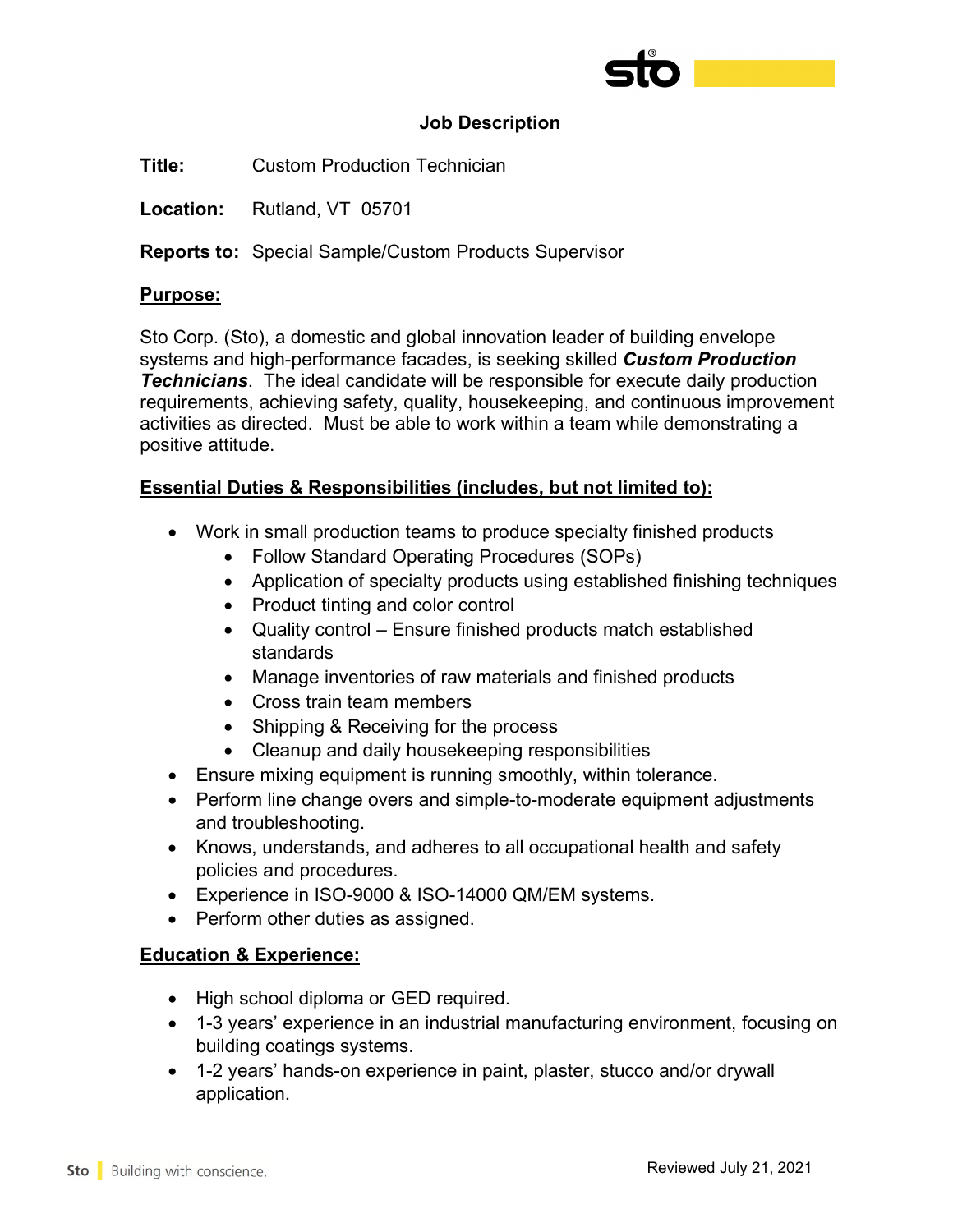

• Fork-lift operation experience.

## **Knowledge & Skills:**

- Ability to differentiate and make color adjustments.
- Familiar with ALL OSHA & EPA practices and policies.
- Understand, practice, and enforce safe work practices related to respiratory protection, fork-lift operation, PPE, employee Right to Know, etc.
- Must have basic problem-solving skills and mechanical aptitude.
- Must have manual dexterity sufficient to operate a wide variety of small hand tools, scales, spatula, hand trucks, folk lift, utility knife, mixing and packaging machinery and computer equipment.
- Knowledge of data software: MS365 and SAP.
- Excellent interpersonal skills and team building experience.
- Able to communicate effectively both orally and in writing.
- Excellent math skills required.
- Exceptional attention to detail.
- Strong organizational skills.
- Self-motivated individual desire to take the initiative.
- Ability to continuously multi-task.
- Must be able to maintain excellent attendance.
- Must be flexible to work any shift and overtime as business requires.

# **Physical Demands:**

The characteristics listed below are representative of the physical demands required by an individual to successfully perform the essential duties of this position. Reasonable accommodations may be made to enable individuals with disabilities to perform the essential duties.

- While performing the duties of this job, the employee is regularly required to stand; walk; stoop, kneel, crouch; use hands to; handle, feel objects, tools, or controls; talk and/or hear.
- Occasionally required to sit.
- The employee must frequently lift and/or move up to 70 pounds and occasionally handle up to 100 pounds with assistance.
- Specific vision abilities required by this job include close vision, distance vision, peripheral vision, depth perception, ability to adjust focus, and differentiate colors.